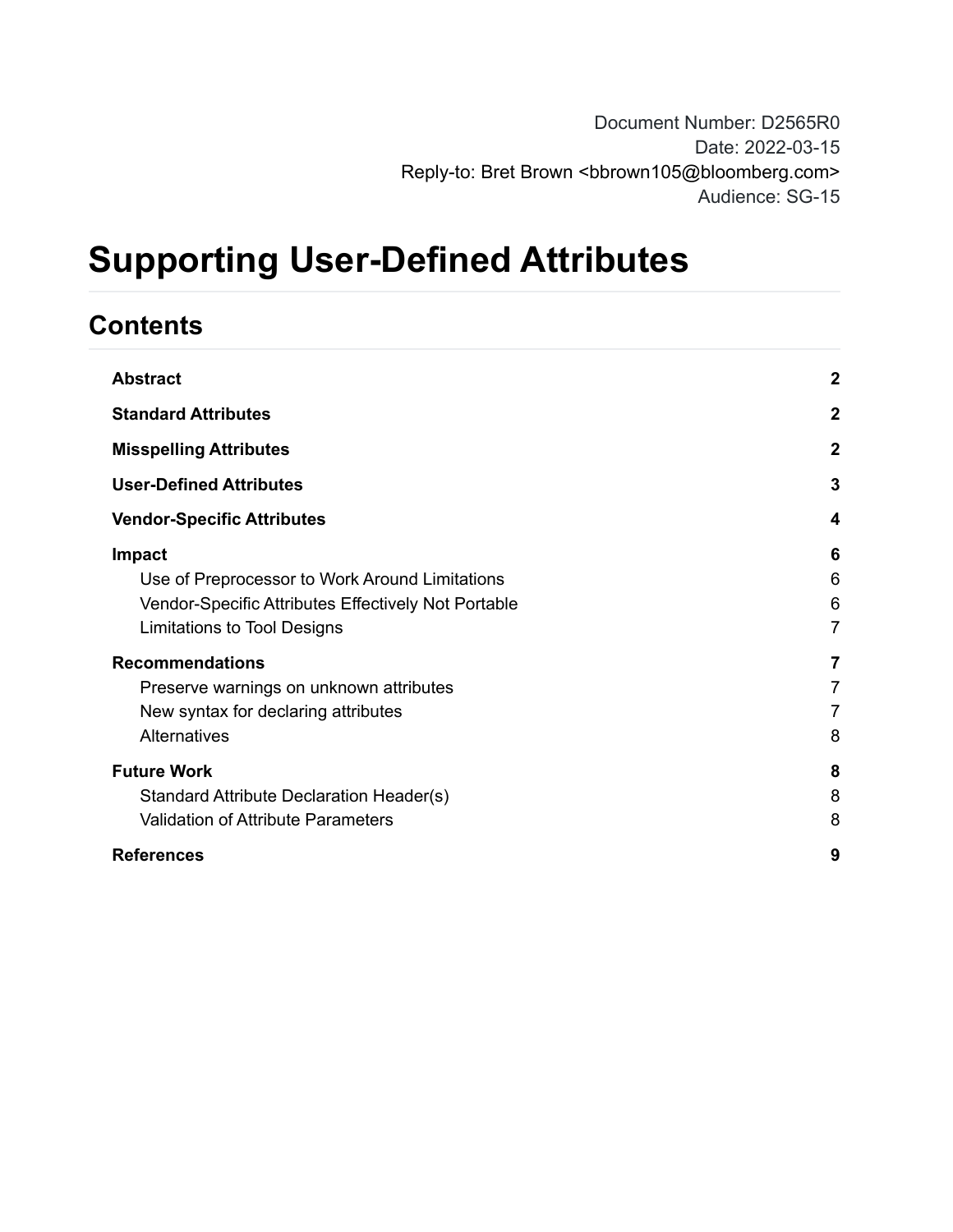### <span id="page-1-0"></span>**Abstract**

While the standard supports vendor-provided and otherwise user-defined attributes in C++, actual use of nonstandard attributes while preventing trivial misspellings is a challenge. In particular, diagnostics in compilers used to prevent misspellings of standard and well-known attributes will reject attributes provided for other contexts, including attributes used to support other compilers. This document explores how this problem presents itself in practice and proposes a potential attribute declaration syntax to address the problem.

### <span id="page-1-1"></span>**Standard Attributes**

Standard attributes should, and generally do, work as expected on all toolchains that fully support C++14. For example:

```
[[ deprecated("Broken. Use `alpha`.") ]]
double apple(double num);
```
### <span id="page-1-2"></span>**Misspelling Attributes**

It's beneficial and common to provide diagnostics in the case that the intention of relevant C++ code is to use a standard attribute but a typing mistake is introduced instead:

```
[[ edprecated("Broken. Use `bravo`.") ]]
double banana (double num) ;
```
Major compilers all correctly identify edprecated as an incorrect attribute with some combination of warnings flags.

#### **Clang 13.0.1 Diagnostic**

```
<source>:6:4: warning: unknown attribute 'edprecated' ignored
[-Wunknown-attributes]
[[ edprecated("Broken. Use `bravo`.") ]]
 ^{\wedge} ~~~~~~~~
```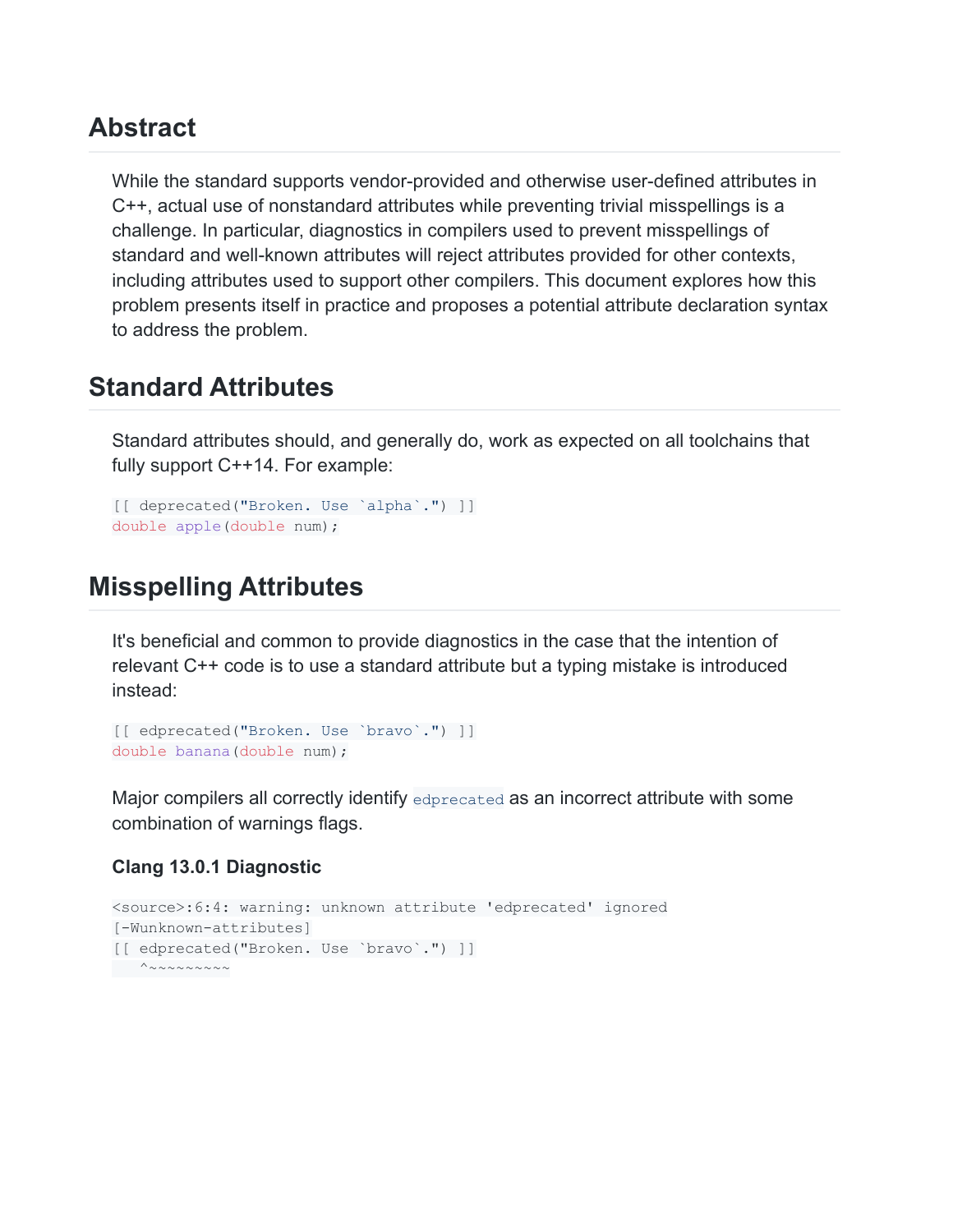#### **GNU 11.2 Diagnostic**

```
<source>:7:25: warning: 'edprecated' attribute directive ignored [-Wattributes]
7 | double banana(double num);
|| || || || || ||
```
#### **MSVC v19.30 Diagnostic**

<source>(6): warning C5030: attribute 'edprecated' is not recognized

### <span id="page-2-0"></span>**User-Defined Attributes**

For the purposes of illustration, let's say we wanted a more featureful deprecation. Perhaps we would like to associate a severity with each deprecation to provide some flexibility for consumers. Let's accomplish that by creating a user-defined attribute that adds a second deprecation field -- a string representing severity. Valid values would include: "off", "warn", and "error".

It could look like so:

```
[[ bespoke::deprecated("Broken. Use `charlie`.", "warn") ]]
double carrot (double num) ;
```
Custom attributes like these are supported by the standard and should be fully accepted by all tools. This includes issuing no warnings and no errors against the custom attribute. Quoting the standard: "For an attribute-token (including an attribute-scoped-token) not specified in this document, the behavior is implementation-defined. Any attribute-token that is not recognized by the implementation is ignored." [§9.12.1.6].

Instead, vendors usually consider this to be a diagnosable event. For instance:

#### **Clang 13.0.1 Diagnostic**

```
<source>:9:4: warning: unknown attribute 'deprecated' ignored
[-Wunknown-attributes]
[[ bespoke::deprecated("Broken. Use `charlie`.", "warn") ]]
^~~~~~~~~~~~~~~~~~~>
```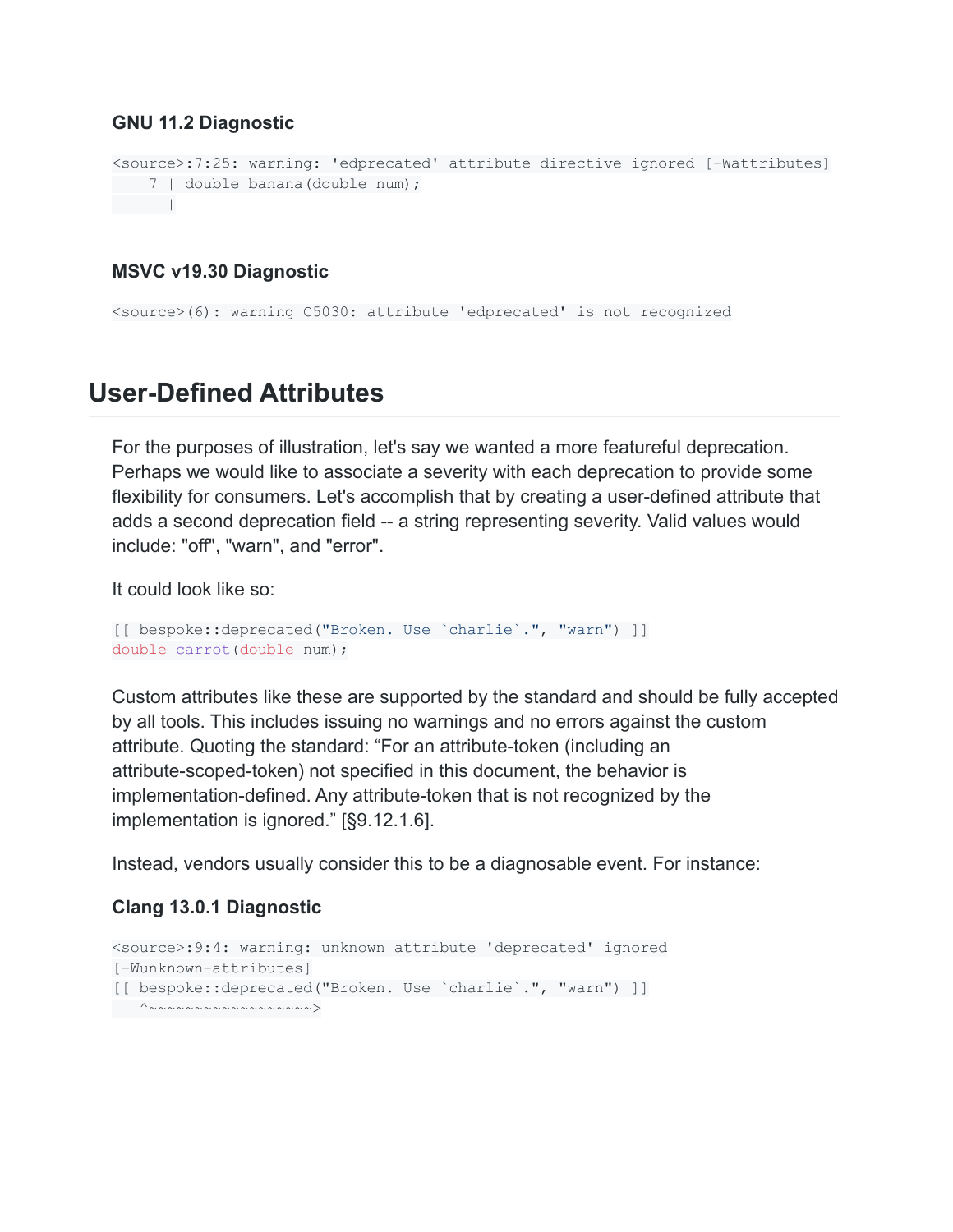#### **GNU 11.2 Diagnostic**

```
<source>:10:25: warning: 'bespoke::deprecated' scoped attribute directive
ignored [-Wattributes]
10 | double carrot(double num);
|
```
#### **MSVC v19.30 Diagnostic**

<source>(9): warning C5030: attribute 'bespoke::deprecated' is not recognized

### <span id="page-3-0"></span>**Vendor-Specific Attributes**

In the same way, vendors such as compilers are allowed to define their own attributes. As far as the C++ standard is concerned, this use case is the same as the previous one, but the implications in this case are distinct, so it's worth explaining this as an interesting use case compared to "user-defined attributes".

```
[[ clang::no_sanitize("undefined") ]]
[[ gnu::access(read only, 1) ]]
[[ msvc::known_semantics ]]
double daikon(double num);
```
Vendor-specific attributes like these are supported by the standard and should be fully accepted by all tools. This includes issuing no warnings and no errors against the vendor-specific attributes.

Again, vendors usually consider these attributes to be diagnosable events except that they recognize their own attributes. Clang gets a notable exception for supporting many attributes from other toolchain providers, but there are attributes from other vendors that are not supported, at least not yet. And, to extrapolate into the future, it's safe to say that current versions of Clang do not support vendor-specific attributes that have not been invented yet, including future Clang-specific attributes.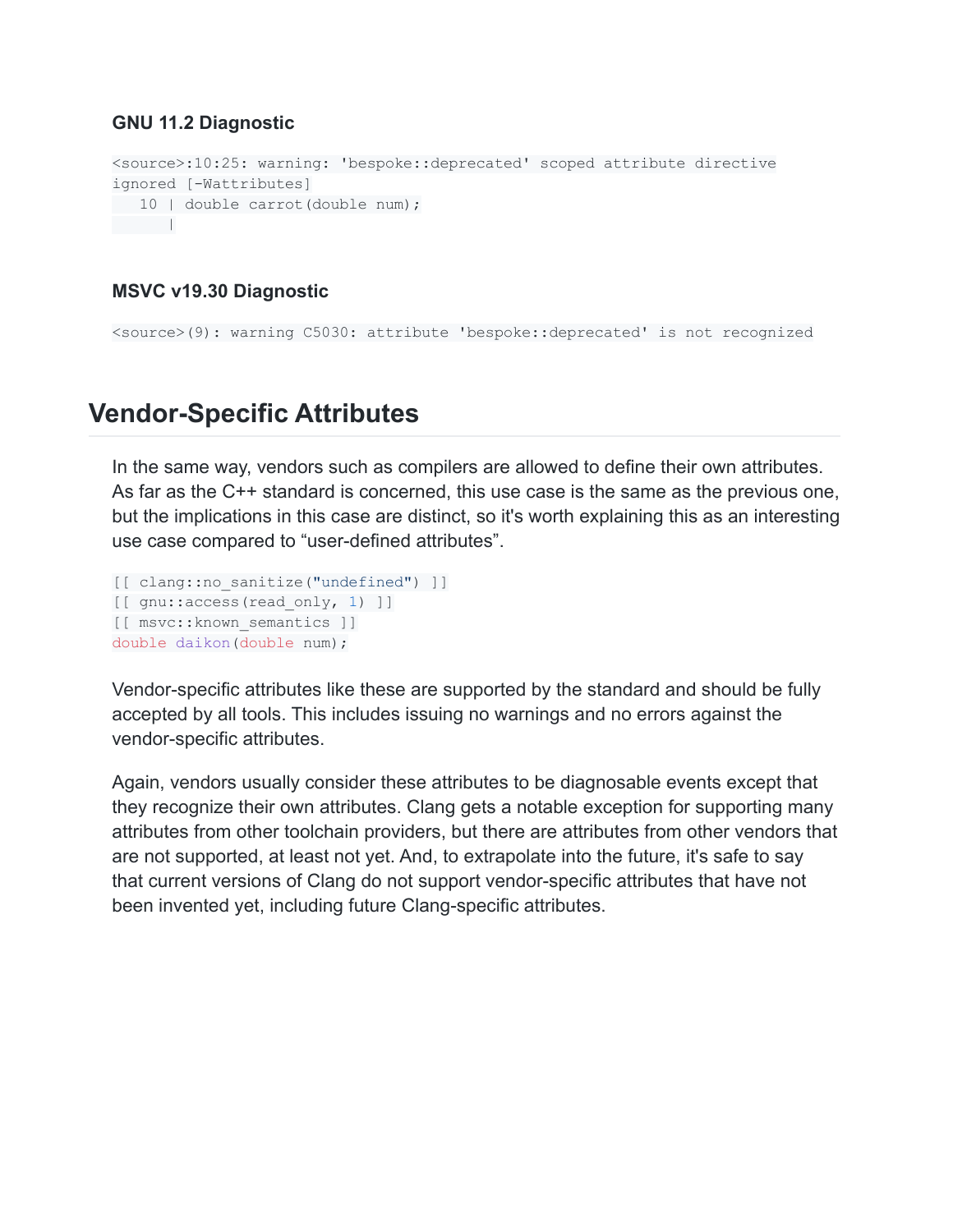#### **Clang 13.0.1 Diagnostic**

```
<source>:13:4: warning: unknown attribute 'access' ignored
[-Wunknown-attributes]
[[ gnu::access(read only, 1) ]]
  ^{\wedge} ~~~~~~~~~
<source>:14:4: warning: unknown attribute 'known_semantics' ignored
[-Wunknown-attributes]
[[ msvc::known_semantics ]]
^~~~~~~~~~~~~~~~~~~~~
```
#### **GNU 11.2 Diagnostic**

```
<source>:15:21: warning: 'clang::no_sanitize' scoped attribute directive
ignored [-Wattributes]
15 | int* daikon(int* num);
| | \sim | \sim | \sim | \sim | \sim | \sim | \sim | \sim<source>:15:21: warning: 'msvc::known_semantics' scoped attribute directive
ignored [-Wattributes]
Compiler returned: 0
```
#### **MSVC v19.30 Diagnostic**

<source>(12): warning C5030: attribute 'clang::no\_sanitize' is not recognized <source>(13): warning C5030: attribute 'gnu::access' is not recognized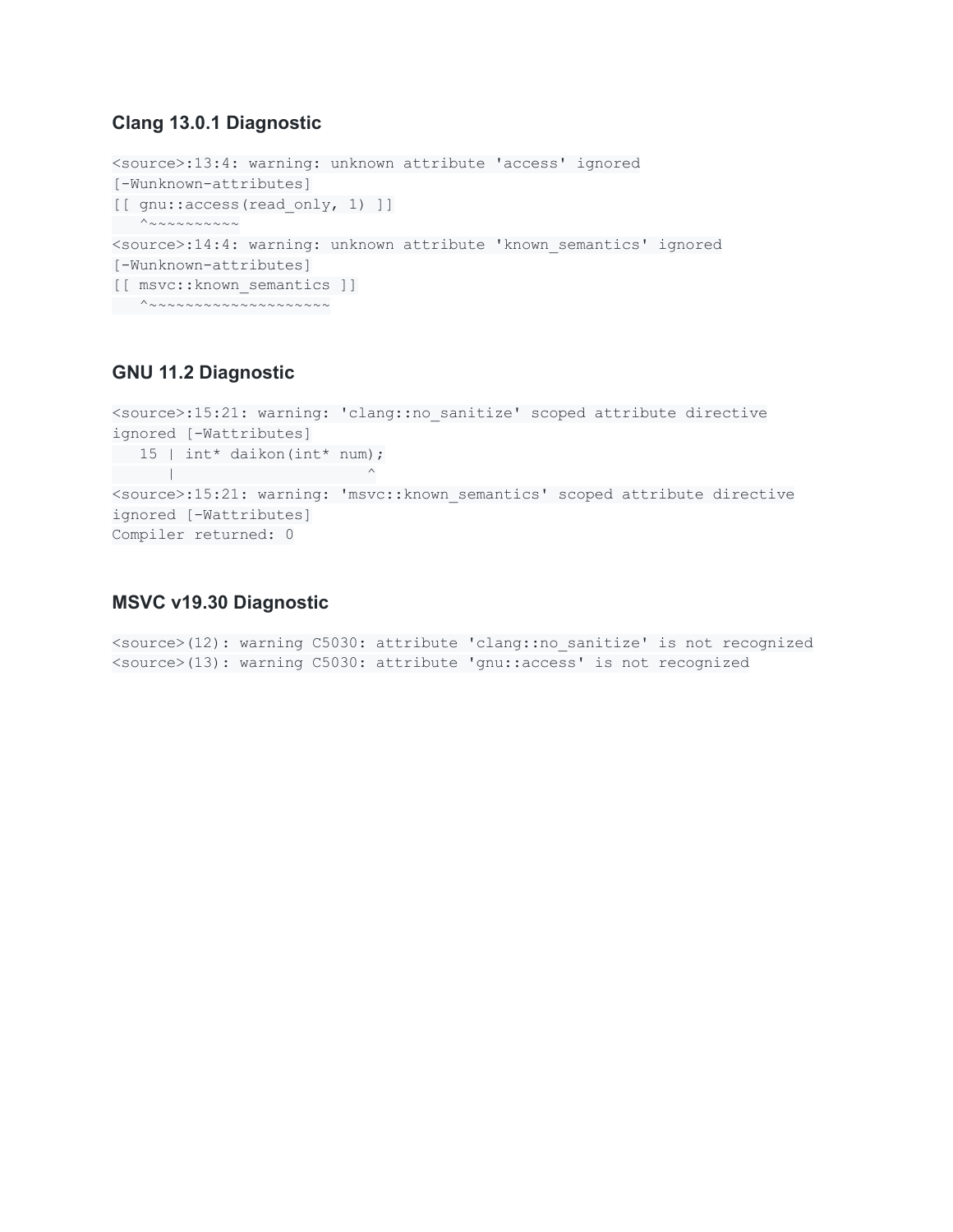### <span id="page-5-0"></span>**Impact**

### <span id="page-5-1"></span>**Use of Preprocessor to Work Around Limitations**

It is common in cross-platform code to still use preprocessor macros to wrap vendor-specific and user defined attributes, including preprocessor conditionals and feature testing logic. This pattern seems to be commonplace enough to be nearly universally adopted. For instance, both MSVC and Clang support the gsl::suppress attribute, but GCC and other tools do not, so the following code exists in the gsl library:

```
//
// make suppress attributes parse for some compilers
// Hopefully temporary until suppression standardization occurs
//
#if defined( clang )
#define GSL_SUPPRESS(x) [[gsl::suppress("x")]]
#else
#if defined( MSC VER) && !defined( INTEL COMPILER)
#define GSL_SUPPRESS(x) [[gsl::suppress(x)]]
#else
#define GSL_SUPPRESS(x)
#endif // MSC VER
#endif // __clang__
```
#### **Source:**

[https://github.com/microsoft/GSL/blob/b26f6d5ec7b043f9d459c1dfdd6da4d930d4e9b4/i](https://github.com/microsoft/GSL/blob/b26f6d5ec7b043f9d459c1dfdd6da4d930d4e9b4/include/gsl/assert#L44-L56) [nclude/gsl/assert#L44-L56](https://github.com/microsoft/GSL/blob/b26f6d5ec7b043f9d459c1dfdd6da4d930d4e9b4/include/gsl/assert#L44-L56)

Note that, as of that commit, standard attributes like [[noreturn]] are in use, so presumably the macros are not for compatibility modes for C++ versions previous to  $C++11$ .

### <span id="page-5-2"></span>**Vendor-Specific Attributes Effectively Not Portable**

The implication of widespread preprocessor wrapping logic is that vendor-defined attributes are not working as originally intended.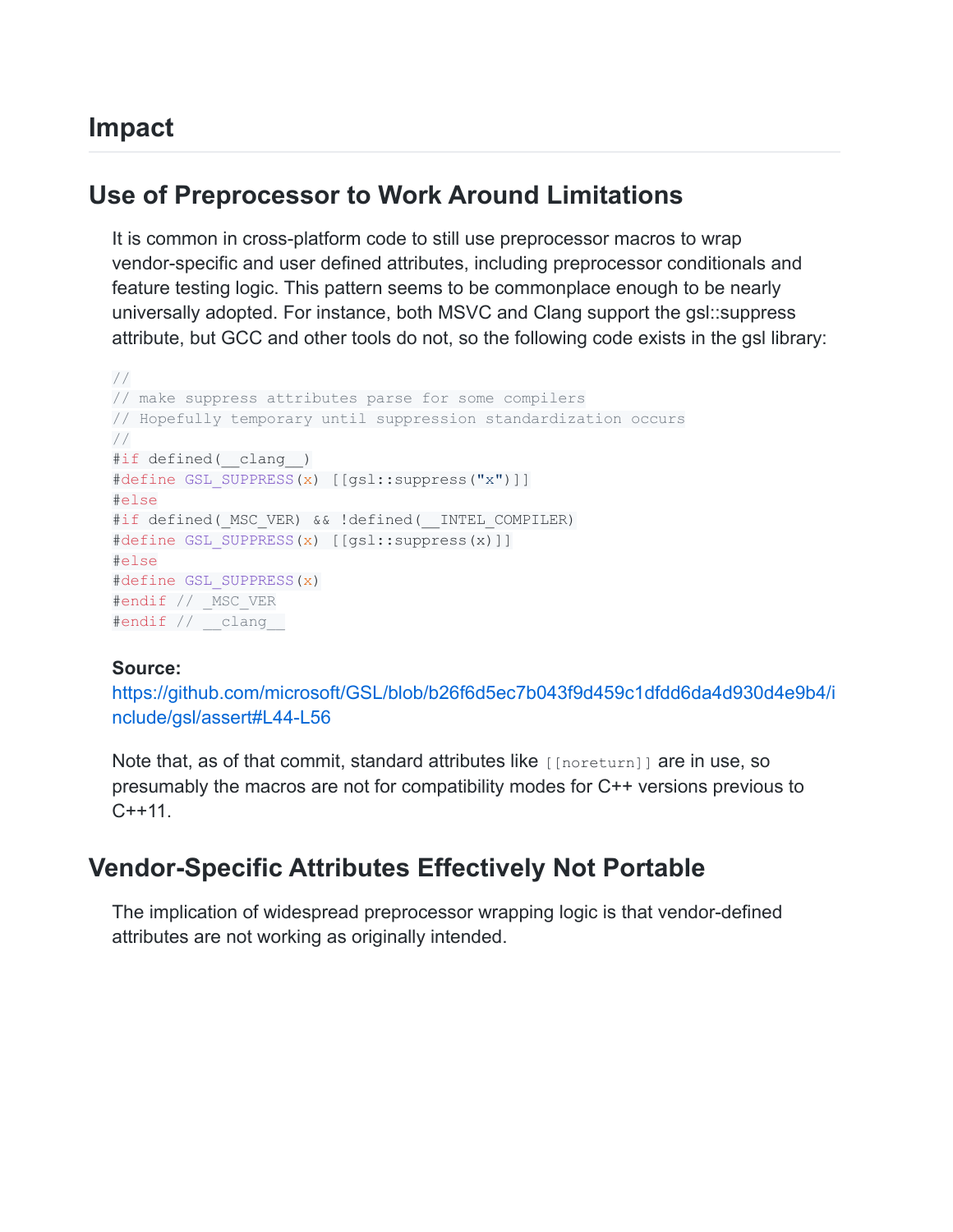# <span id="page-6-0"></span>**Limitations to Tool Designs**

Other "vendors" that would be interested in supporting custom attributes include:

- analysis tools
	- static analysis tools
	- instrumentation tools
- code generation tools
	- serialization frameworks
	- dependency injection frameworks
	- tools that provide bindings between C++ and other languages
- projects researching proposals for new standard attributes

There are probably other use cases as well, but requiring preprocessor macros or cross-toolchain support for specific attributes is undesirable for these use cases, especially for projects without the expertise or resources to coordinate with multiple toolchain providers.

# <span id="page-6-1"></span>**Recommendations**

### <span id="page-6-2"></span>**Preserve warnings on unknown attributes**

The current behaviors of the compiler have an important advantage in which they detect typos in the use of attributes. Therefore this paper recommends that compilers continue to issue warnings on unknown attributes.

## <span id="page-6-3"></span>**New syntax for declaring attributes**

In order to remove the need to wrap the use of attributes in preprocessor macros, this paper proposes a new syntax to declare attributes that may be unknown to the compiler. This is in line with a recent change in GCC, which allows the declaration of a pragma to silence warnings on specific attributes that are intentionally used in the code.

This would, therefore, introduce a standard syntax for indicating that the usage of an unknown attribute is not the result of a typography error. For instance:

[[ extern gnu::access(...) ]];

This mechanism would support providing these declarations in header files in relevant libraries. It would also be available in the cases where such headers do not exist and instead libraries could use these declarations to suppress diagnostics.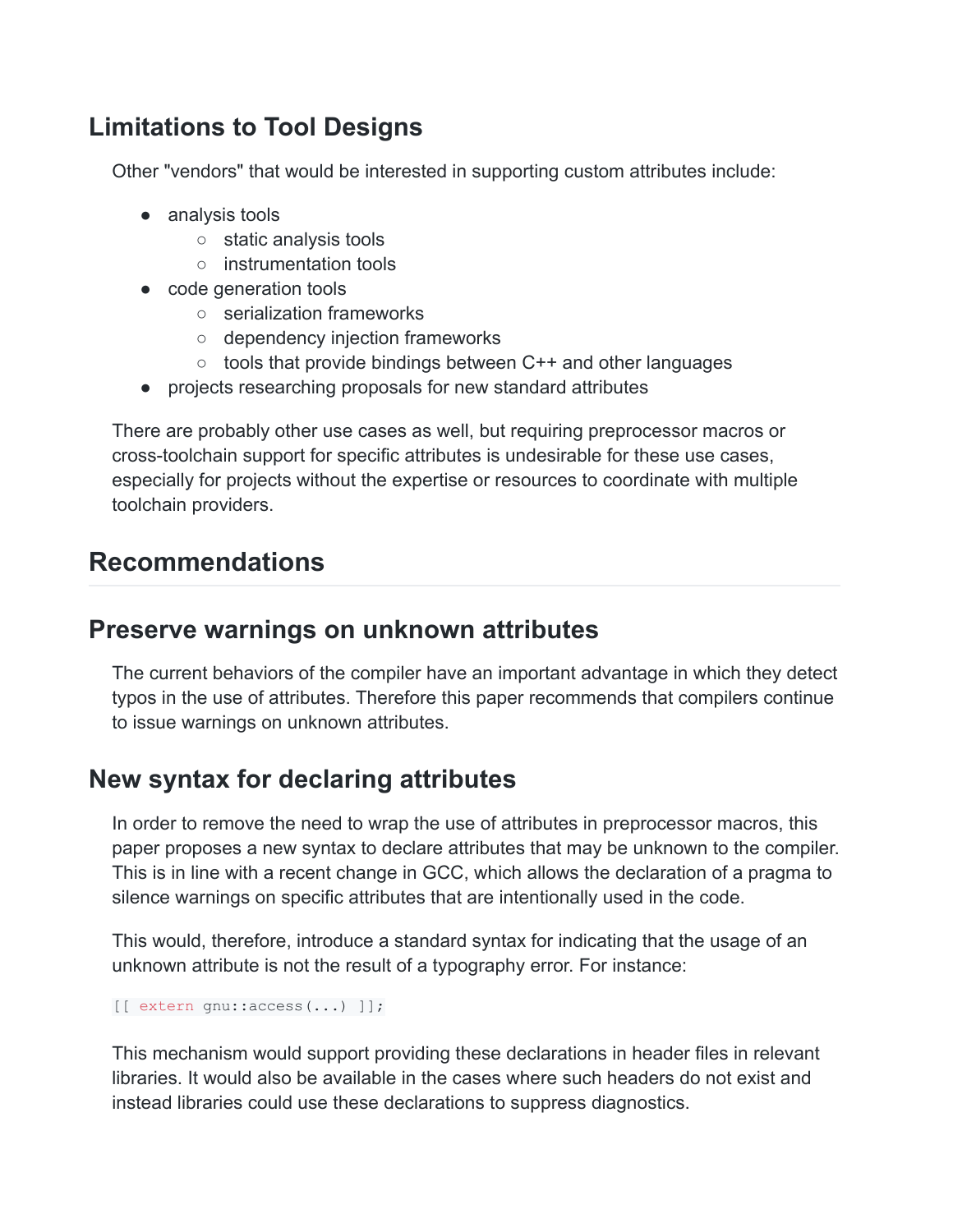### <span id="page-7-0"></span>**Alternatives**

Alternatives are possible and could be investigated, including metadata files to be packaged with relevant projects like gsl to declare the existence of vendor-specific attributes for the benefit of various tools that diagnose C++ code, including compilers.

# <span id="page-7-1"></span>**Future Work**

# <span id="page-7-2"></span>**Standard Attribute Declaration Header(s)**

It could be interesting to consider a <stdattrib> header to provide declarations for standard attributes like std::deprecated. Note that, even if such a facility was interesting, it would not be sufficient to resolve the problems described in this paper. In particular, older releases of compilers would not be aware of future standard attributes. In those cases, some way to declare that attribute as valid would be needed or else users will likely turn to nonstandard mechanisms like backward compatibility preprocessor macros.

# <span id="page-7-3"></span>**Validation of Attribute Parameters**

Validation of parameters to standard attributes is possible on a per-attribute basis as the standard can clearly define what parameters are valid. This paper does not attempt to define interesting parameter definitions in the interest of supporting parameter validation. It could be an interesting future paper to add this ability. In the meantime, the tools that do support the user-defined attributes should provide validation of the number and types of parameters provided to the user-defined attribute.